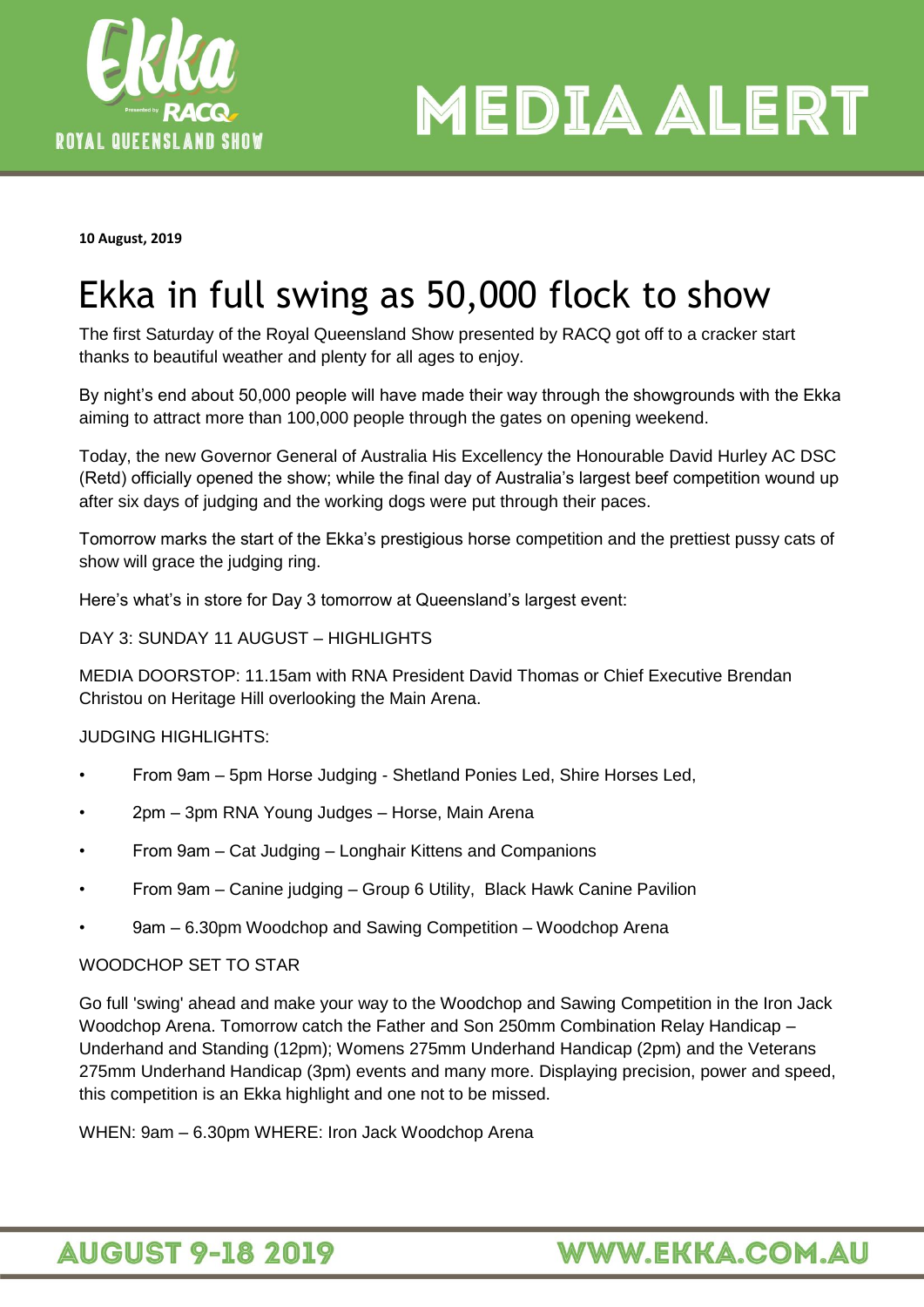

# MEDIA ALERT

#### SADDLE UP

Tomorrow from 9am, the Ekka's anticipated Horse Competition will take over the Main Arena for seven days of judging and events. The competition has attracted more than 2,000 entries across the hourse section, Showjumping and Thoroughbreds. Tomorrow the biggest horse breeds take centre stage from 1.30pm.

WHEN: 9am – 5.30pm WHERE: Main Arena

LUSCIOUS LONGHAIRS

Possibly the prettiest animals on show at the Ekka, the longhair cats with their luxurious locks will delight. The longhaired Persian cats, which date back to the 16th century, are the true princesses of the Show and are not to be missed!

When: 9am – 5pm WHERE: Black Hawk Cat Pavilion

CATCH ANOTHER CASSAR-DALEY

Enjoy the tunes of up and coming country music star Jem Cassar-Daley at XXXX Stockmen's Bar and Grill tomorrow morning. As the daughter of country music legend Troy Cassar-Daley, the 18 year old naturally developed an interest in music from a young age and began learning the piano when she was six. Jem toured with her father this year as his opening solo act and aspires to record and release new music in the near future.

WHEN: 11am WHERE: XXXX Stockmen's Bar and Grill

#### LITTLE BACKYARD FARMERS

The kids are flocking to the Ekka's new interactive educational activity Little Backyard Farmers, teaching kids about urban farming. Located in the Old Museum Flower and Garden precinct, there are six hands-on stations where children are taught the importance of future sustainability practices through composting, planting seeds, growing vegetables and nurturing plants.With a basket in hand, children will collect produce at the stations, before sorting the items into compost, recycle or waste tubs.

WHEN: 9am – 5.30pm WHERE: OLD MUSEUM

#### CREEK TO COAST

The stars of the much loved Queensland lifestyle TV program Creek to Coast, Scott Hillier and Olivia Degn will celebrate the show's 20th anniversary with a special meet and greet with Ekka fans tomorrow.

WHEN: 11am WHERE: 7 Pavilion, Upper Royal International Convention Centre

EKKA ESSENTIALS:

• Royal Queensland Show (Ekka) August 9 – 18, 2019

**AUGUST 9-18 2019** 

**WWW.EKKA.COM.AU**